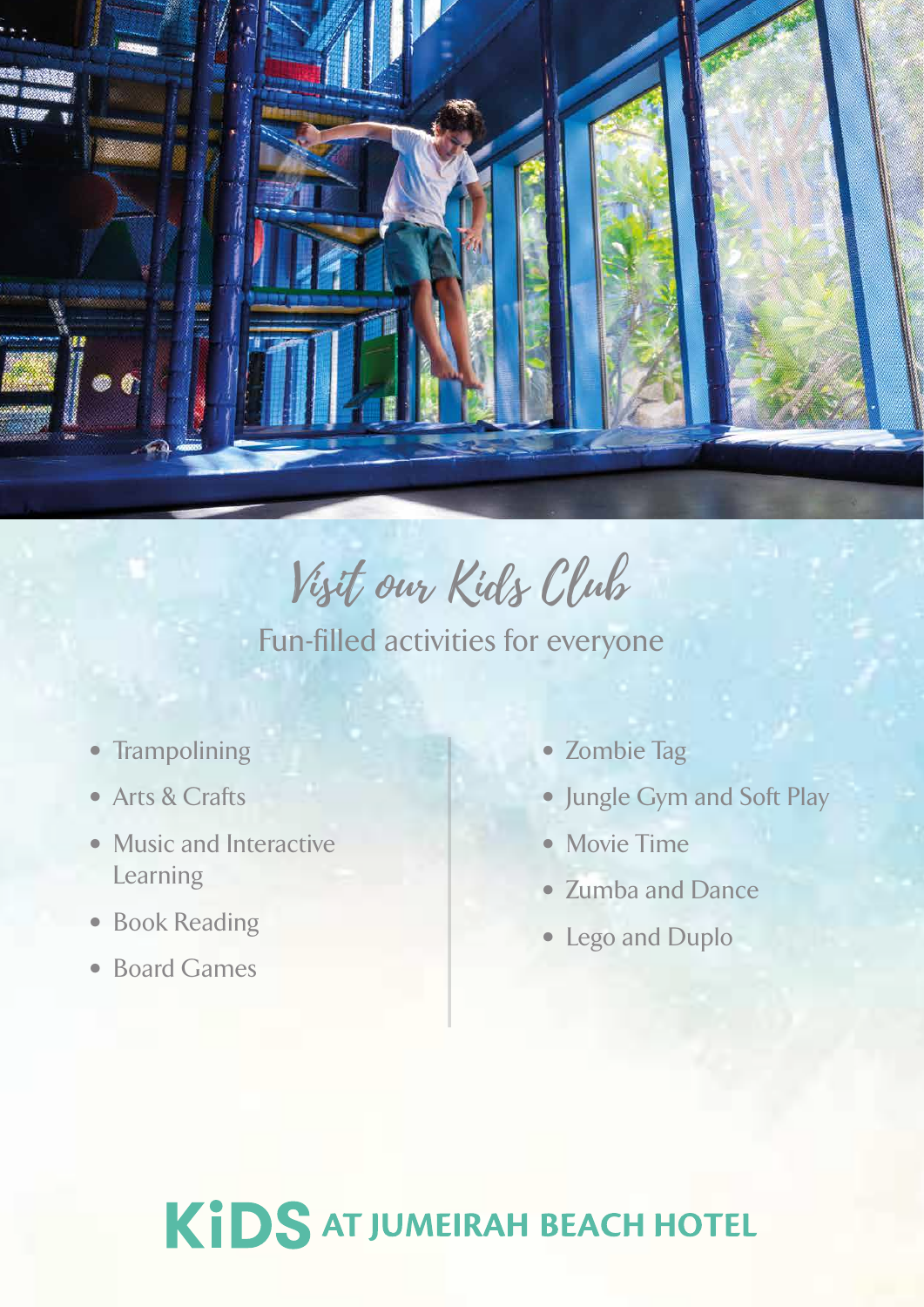

Activities Schedule

For 2-4 year olds

|                              | Monday                                                  | <b>Tuesday</b>                                          | Wednesday                                               | <b>Thursday</b>                                         | Friday                                                  | Saturday                                                | Sunday                                                  |
|------------------------------|---------------------------------------------------------|---------------------------------------------------------|---------------------------------------------------------|---------------------------------------------------------|---------------------------------------------------------|---------------------------------------------------------|---------------------------------------------------------|
| 10am - Ilam<br>Arts & Crafts | Free Style<br>Painting                                  | Paper Craft                                             | <b>Roll Craft</b>                                       | <b>Bracelet</b><br>Making                               | Bunny<br>Craft                                          | <b>Messy</b><br>Painting                                | Flower<br>Tree                                          |
| 11:15am - 12:45am            | Art of this<br>World                                    | Wonderful<br>Wildlife                                   | Wellbeing<br>Wednesday                                  | Saving The<br>Planet                                    | A Load of<br>Rubbish                                    | Little<br>Superheroes                                   | Super<br><b>Scientist</b>                               |
| 2pm - 3:30pm                 | Face Painting,<br><b>Balloon Bending</b><br>& Free Play | Face Painting,<br><b>Balloon Bending</b><br>& Free Play | Face Painting,<br><b>Balloon Bending</b><br>& Free Play | Face Painting,<br><b>Balloon Bending</b><br>& Free Play | Face Painting,<br><b>Balloon Bending</b><br>& Free Play | Face Painting,<br><b>Balloon Bending</b><br>& Free Play | Face Painting,<br><b>Balloon Bending</b><br>& Free Play |
| 3:45pm - 5pm                 | <b>Bubble Ball</b>                                      | Hair Braiding                                           | Hide & Seek                                             | Parachute<br>Time                                       | <b>Messy Play</b>                                       | Memory<br>Game                                          | Play Dough                                              |
| $5:15m - 6:45pm$             | <b>Story Time</b>                                       | <b>Indoor Movie</b><br><b>Night</b>                     | Pyjama Party                                            | Shoot That<br>Ball                                      | Jenga Fun                                               | Sing Along                                              | <b>Indoor Movie</b><br>Night                            |

## KIDS AT JUMEIRAH BEACH HOTEL